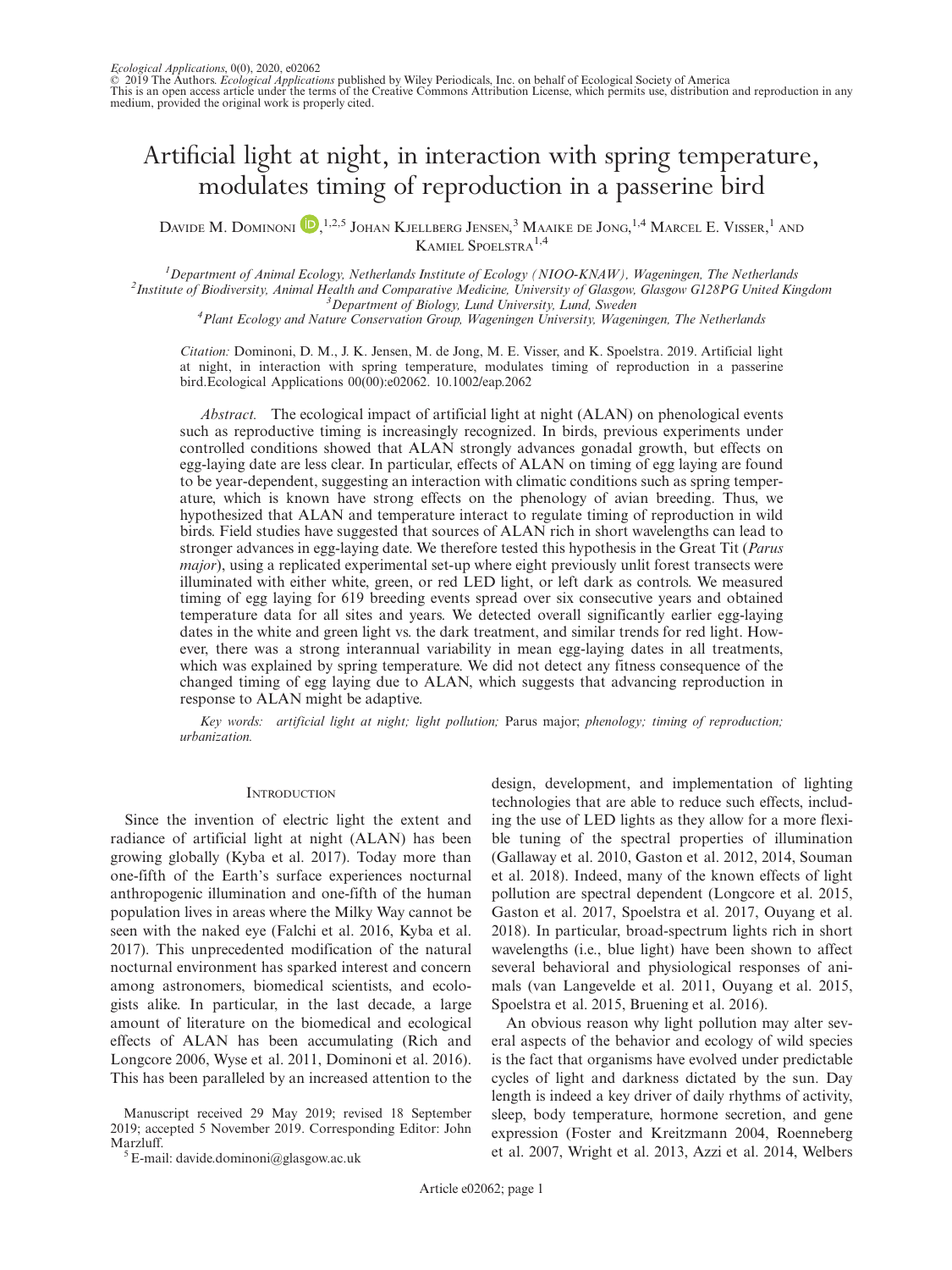et al. 2017). Similarly, annual changes in photoperiod modulate seasonal reproduction, molt, migration, immune function, and metabolic rate (Gwinner 1987, Nelson and Demas 1997, Bradshaw and Holzapfel 2007, Hut 2011, Helm et al. 2013). Thus, it comes as no surprise that most of the reported effects of ALAN are related to changes in the biological timing of the organisms studied so far. ALAN may affect the perceived photoperiod (Dominoni and Partecke 2015), thus leading to changes in the temporal behavior and physiology of organisms (de Jong et al. 2016, Raap et al. 2016, Botha et al. 2017, Capilla-Lasheras et al. 2017, Batra et al. 2019, Ulgezen et al. 2019), which in turn could affect fitness (Michael et al. 2003, Yerushalmi and Green 2009, Spoelstra et al. 2016).

In this study, we focus on the effects of light pollution on phenology, and specifically on timing of reproductive decisions. Phenological shifts due to ALAN have been reported in several species, from plants (Bennie et al. 2016, Ffrench-Constant et al. 2016), to insects (van Geffen et al. 2014), to fish (Bruening et al. 2011), birds (Dominoni et al. 2013, 2018, Da Silva et al. 2015), and mammals (Robert et al. 2015). In species that use long day lengths to time reproductive decisions, such as birds and most tree species, ALAN usually advances reproduction (Kempenaers et al. 2010, Dominoni et al. 2013, Ffrench-Constant et al. 2016). In short-day breeders, for instance perch and wallabies, light pollution has been found to delay reproduction (Robert et al. 2015, Bruening et al. 2016). In other cases, for instance some particular plant species and in moths, exposure to ALAN was shown to inhibit reproduction (van Geffen et al. 2014, Bennie et al. 2016). Importantly, most of these phenological effects are spectrum dependent, with broad-spectrum white light rich in blue light having a stronger impact than light sources dominated by longer wavelengths (van Geffen et al. 2014, de Jong et al. 2015, Bruening et al. 2016).

We have previously shown that in a passerine bird species, the Great Tit (Parus major), ALAN can affect both the timing of gonadal maturation (Dominoni et al. 2018) as well as that of the ultimate reproductive decision, egg laying (de Jong et al. 2015). However, the effect on laying dates was found only in one of the two years of our initial study, which was conducted in the field using an experimental set-up (de Jong et al. 2015). In the first year of the study, 2013, the average time of egg laying in the populations we monitored occurred in mid-spring (beginning of May). In this year, birds breeding in forest transects experimentally exposed to green and white LED light at night significantly advanced egg laying of 4.3 and 3.8 d compared to the dark control, respectively, while no effect was found for red LED light. In the second year of the study, 2014, average reproductive timing occurred one month earlier than in 2013 (beginning of April). In this year, no effect of any color of ALAN was found on timing of egg laying. Thus, the effects of ALAN on egg-laying behavior in Great Tits can show

considerable annual variation. A key question is what may modulate such variation.

The control of gonadal growth in avian species inhabiting temperate regions is well understood (Dawson et al. 2001). At these latitudes, birds need to grow their gonads every year in advance of the breeding season. Gonadal growth is a long and an energetically expensive process. It takes several weeks for both males and females to grow their testes and ovaries and become ready to produce functional sperm and eggs. Consequently, gonadal growth needs to start much in advance of the predicted egg-laying time. Photoperiod is extremely predictable as it shows little or no year-to-year variation. Thus, birds use the increasing day length in late winter and early spring as a proximate cue to trigger gonadal growth (Dawson et al. 2001). The timing of the initiation of gonadal growth in females has a strong genetic component, with a heritability of 0.73 (Schaper et al. 2013). The duration of gonadal growth shows more variation, probably because the time it takes to grow the gonads can depend on several factors, including the intrinsic energetic state of an animal but also supplementary cues such as temperature and food availability (Schaper et al. 2013). Once gonadal growth is completed, the exact time of egg laying is then modulated by supplementary cues such as temperature, food availability, social stimuli and weather conditions (Dawson et al. 2001), although photoperiod can also influence egg-laying behavior (Lambrechts and Perret 2000).

Several studies have previously demonstrated that day length and temperature may interact to influence egglaying behavior. For instance, Lambrechts and Perret (2000) exposed captive Blue Tits (Cyanistes caeruleus) originating from three different populations in Southern France that breed at different times in the wild to the same long day artificial photoperiod treatment, simulating day length of late springs. The non-photoperiod factors responsible for the differences in breeding time in the wild (temperature and food availability) were overridden by the long photoperiod in captivity. The authors suggested that the relative importance of photoperiodic vs. non-photoperiodic factors may change as the season progresses (Lambrechts and Perret 2000). The presence of artificial light at night may cause birds to perceive a longer photoperiod, and hence affect the birds' perception of the time of the year (Titulaer et al. 2012). Because days are longer late in the season, ALAN could "mislead" birds to speed up the reproductive cycle to reduce the known fitness costs associated with a late reproductive attempt (Verboven and Visser 2006). Evidence for a stronger effect of photoperiod relative to non-photoperiodic cues later in the season also comes from a previous study on Great Tits (Gienapp et al. 2005). The study presented a proportional hazard model to describe and predict variation in the timing of egg laying based on a set of environmental variables. As expected, egg-laying dates of Great Tits were influenced by spring temperature, mainly via a wide temperature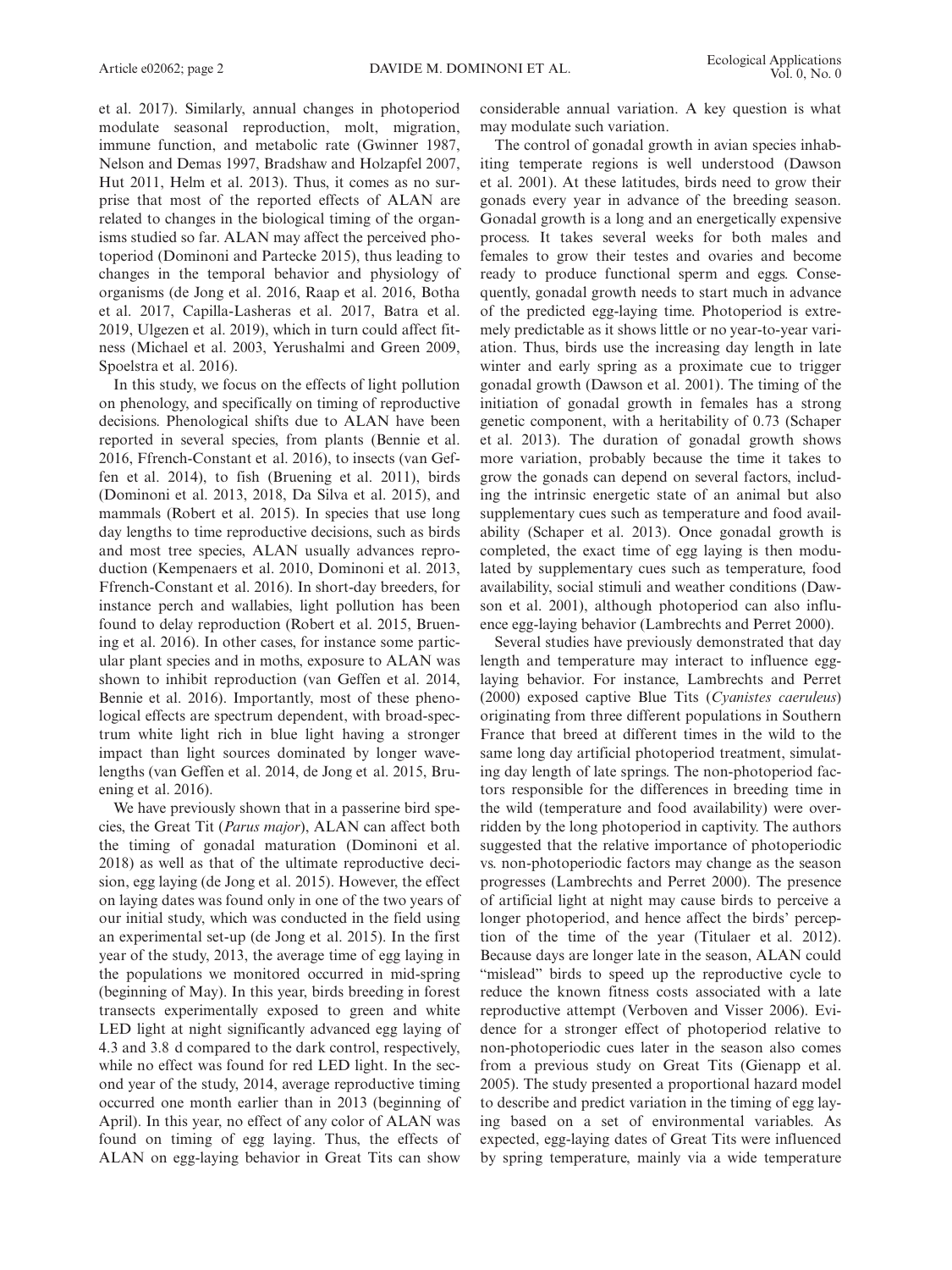window (i.e., how generally cold or warm a spring is), but to some extent also by short-term temperature fluctuations. Interestingly, the strength of the effect of temperature was influenced by day length. Specifically, high temperatures early in the spring (under short day length) resulted in earlier egg-laying dates than the same temperatures under long day length, as expected. This means that a period of warm weather early in spring will, on average, induce more individuals to start egg laying than warm weather in late spring. Conversely, the delaying effect of cold weather is relatively stronger in late spring because late in the season day length became a stronger predictor of egg-laying date.

The main aim of our study is to understand how between-year variation in spring temperature interacts with artificial light at night to modulate timing of reproduction in Great Tits. We hypothesized that in cold, but not in warm, springs, Great Tits advance the timing of egg laying in response to ALAN. In order to test our hypothesis, we used 6 yr of data from wild Great Tits breeding in eight different forest sites across the Netherlands. At each of these sites, four different transects were created, each of them experimentally illuminated with artificial light at night of a specific wavelength (white, green, red light) or left dark as control (Spoelstra et al. 2015). Since the photoperiodic response of birds is regulated by hypothalamic photoreceptors and these are most sensitive to wavelengths around 490 nm (Foster et al. 1985, Davies et al. 2012), we would expect broadspectrum white light as well as green light to have the stronger effects on reproductive timing, as we have previously shown (de Jong et al. 2015). However, previous research has shown that the light transmission property of the skull is such that red light penetrates much better, which may effectively make the photoperiodic response to red light stronger (Malik et al. 2004, Lewis and Morris 2005). Thus, more research is needed in the wild to assert to which light spectra the avian photoperiodic response is more sensitive.

To accurately quantify potential interactive effects between spring temperature and ALAN, we first conducted a climate window analysis to identify the best temporal window in spring when temperature should have the largest effect on the timing of egg laying. Then, we used average spring temperature data within this temporal window, for each year of the study, to test whether the effect of ALAN on egg-laying dates depended on spring temperature. Lastly, we tested whether the phenological shifts due to light pollution came with fitness consequences or not. In our previous study, we did not find any effect of ALAN on measures of reproductive success (de Jong et al. 2015). This could have been because the degree of phenological advancement due to ALAN was relatively small, or because of limited sample size (only 2 yr of data). Alternatively, it might also be possible that ALAN could cause the phenological shifts in both birds and prey at the same rate, keeping their phenologies matched. Indeed, previous work suggested that short wavelengths of ALAN advance the time of caterpillar emergence in Mamestra brassicae (van Geffen et al. 2014). Although our primary focus was in the costs and benefits of ALAN-induced early breeding, we were also interested in examining whether ALAN might impact fitness independent of timing of laying.

# MATERIALS AND METHODS

## Experimental set-up

In 2011, we established eight sites each with 36 Great Tit nest boxes as part of a larger study on artificial lights' effect on wildlife (Spoelstra et al. 2015). We placed these study sites in eight previously unlit (dark) natural areas in the Netherlands. Each site consists of four different transects with nine nest boxes (total of 36 boxes per site) with an entrance hole diameter of 32 mm. We assigned each transect within a site was to one of four different light treatments: green, white, and red LED lights or a dark control. We mounted lights on five light posts per transect (4 m tall) and, on the control transects, we installed posts without lights. We installed nest boxes at different distances to the closest light post (de Jong et al. 2015; Appendix S1: Fig. S1). All of the lamps emit full-spectrum light, as the different colors only represent differences in the level of emission of certain colors: green lamps have an increase of blue light emission and reduction of red and, in the red lamps, red is increased and blue reduced (Spoelstra et al. 2015). We set the light intensity to 7.6  $\pm$  1.2 (mean  $\pm$  SE) lux at ground level directly under the light post, which is similar to light levels of roads in Northern Europe. We placed the transects perpendicularly in the forest edge. Scots pine (Pinus sylvestris) or Douglas fir (Pseudotsuga menziesii) dominates the tree cover of each site, except for the site Voorstonden where Oak dominates (Quercus ruber). We automatically programmed all light posts to turn on at sunset and turn off at sunrise, throughout the entire year. For a more detailed explanation of the experimental set-up, we refer to our previous work (Spoelstra et al. 2015).

#### Bird data collection

We recorded the breeding behavior of the Great Tits each year from 2013 to 2018 for all sites except Voorstonden, where we could only collect data from 2014 to 2017. We recorded egg-laying dates by weekly checks of all nest boxes throughout the breeding season, with checks starting in the end of March and ending in late June or early July. When we observed eggs in nests, we back-calculated the laying date for the first egg by counting the number of eggs, as Great Tits lay one egg per day. We also recorded the number of hatchlings and the number of fledglings and use these data to calculate hatching success (number of hatchlings/clutch size) and fledging success (number of fledglings/number of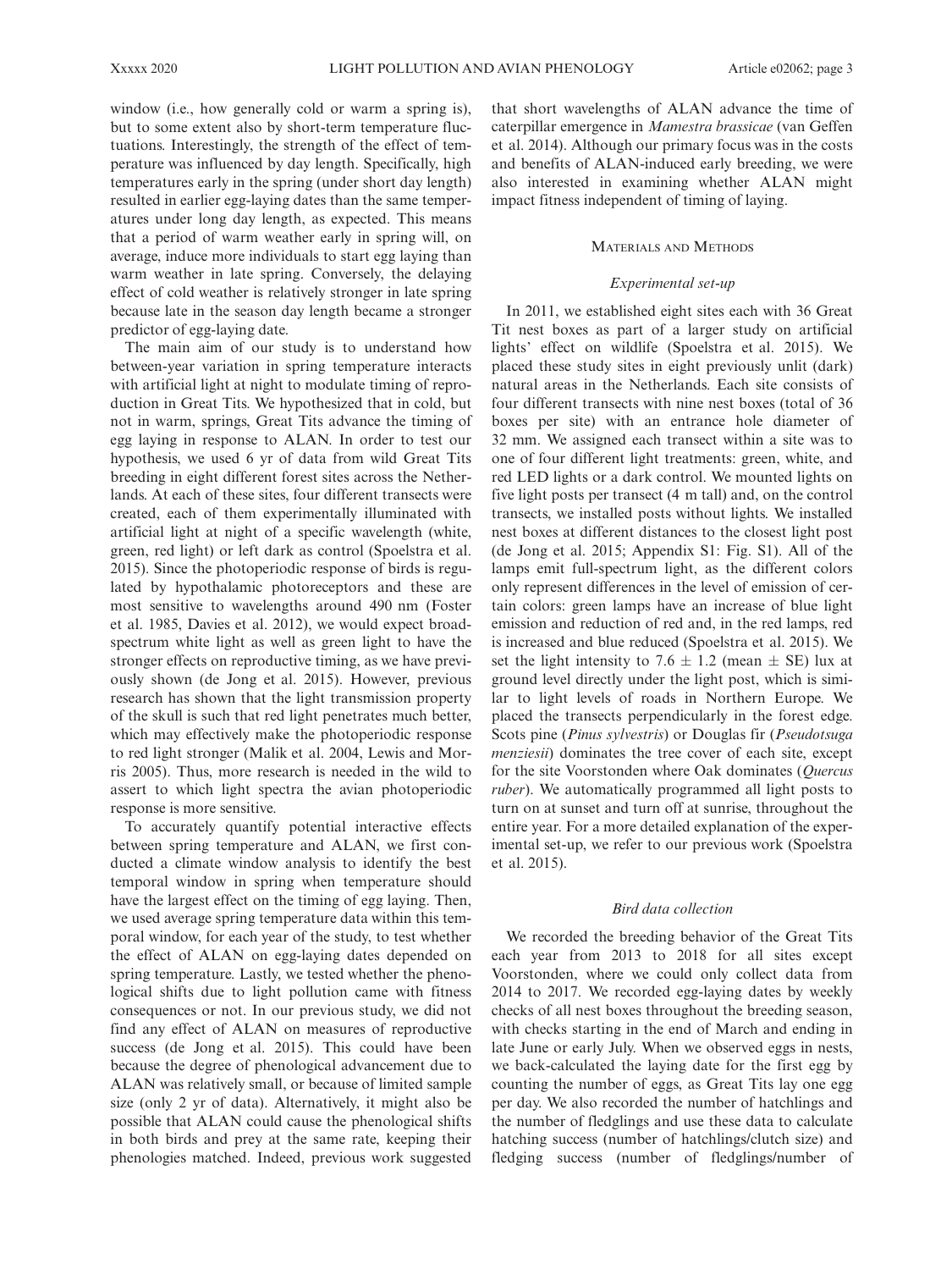hatchlings). In this study, we only used data from first broods, thus excluding second and replacement broods.

## Temperature data

We acquired temperature data through the European Climate Assessment and Dataset (ECAD) database (Cornes et al. 2018). We extracted average daily temperature data from 1 January 2013 to 30 June 2018 with a resolution of a  $0.25^{\circ} \times 0.25^{\circ}$  grid for each of the eight sites. To validate the interpolated temperature data, we placed two temperature loggers in each of the eight sites during the breeding season of 2018. We used iButton Thermochron 8K (accuracy of  $\pm 0.0625$ °C; Maxim Integrated Products, San Jose, CA, USA). We placed the iButtons on the trunk of the tree for two representative nest boxes in each site, 1.5 m above the ground, facing north. The iButtons logged ambient temperature every 15 minutes, starting on 3 April 2018 at 00:00 and ending on 3 June 2018 at 00:00. Temperature data collected from loggers and ECAD database were highly correlated (Pearson coefficient = 0.92,  $P < 0.001$ ; Appendix S1: Fig. S3).

#### Climate window analysis

We used the R package  $ClimWin$  to identify the time window where the ambient temperature will have the largest effect on the Great Tit egg-laying dates, (Bailey and van de Pol 2016, van de Pol et al. 2016). ClimWin uses a sliding window approach on biological data to find the time period that will have the strongest effect on a biological variable. We used weather data from the ECAD database together with breeding data from all 6 yr of the study. We set the boundaries for the sliding window analysis to 1 January to 31 May. The baseline model structure that we used for model testing was a linear mixed model (LMM) with a Gaussian error distribution. We included egg-laying date as response variable, site as a random factor and temperature as fixed effect. We set the analysis to find an absolute critical time window where ambient temperature will have the strongest effect on the egg-laying date of the Great Tit populations located at our eight sites.

The *slidingwin* function, the main function of Clim-Win, compares all possible climate windows in the data set using values of AIC<sub>c</sub>. The results are thus susceptible for possible overfitting, as a climate window could be found by chance rather than based on biological importance. To account for this, we used the randwin function, which randomizes the data and reruns the *slidingwin* function so that it is possible to determine how likely the results are to be found by chance. Our data was processed by randwin with 250 iterations before the slidingwin analysis was performed.

Because the sliding window approach works best when 10 or more years of data are available (Bailey and van de Pol 2016, van de Pol et al. 2016), and we only have 6 yr of data, we may be at risk of overfitting in a relatively

small sample size. Thus, we also conservatively run our statistical model (see details in the statistical analyses section) using an already published window (16 March– 20 April; Visser et al. 2006). This climate window was calculated using long-term data (50 yr) obtained from the Great Tit population breeding in the Hoge Veluwe, a National Park very close to most of our sites. We then compared the results of the two approaches.

## Statistical analyses

We ran all analyses in the statistical environment R (R) Development Core Team 2015) with a significance level of  $\alpha = 0.05$ .

We performed a linear model between the recorded temperature data by the iButtons and the acquired weather data from the database to control the validity of the interpolated temperature data from the ECAD.

We first tested for difference in laying dates between treatments using a (LMM). We included the interaction between treatment and distance to the nearest lamp post because we expected the effect of light to decrease with light intensity (see de Jong et al. 2015). We modeled site and year were as random factors to account for between-site and between-year variation (Appendix S1: Table S1).

To test whether the egg-laying dates in the light treatments depended on the average egg-laying date of a specific spring, we used an LMM modeling the annual mean laying date of the light treatments for each site as response variable and the respective, site-specific annual mean laying date for the dark treatment as an explanatory variable. As we were primarily interested in whether the slope of such relationship would be significantly different from 1, we also included an offset in the model (see Appendix S1: Table S2, for full model specifications). In this model, we included site and year as random effects. We also used an alternative way to test whether the slope of the relationship was different from 1 or not, by calculating the confidence intervals of the explanatory variable (annual mean egg-laying date in dark treatment) from a model without the offset, and assess whether or not these intervals included 1. We did this using the R function confint.

Next, we tested if the mean spring temperature significantly predicted the deviation in average egg-laying dates between a light treatment and the control. Because we obtained mean spring temperature at the site level for each year, it would have been pointless to use this variable and relate it to nest-box-level laying dates. Rather, we first calculated site-level annual means of deviation in laying dates between the three treatments and the dark control. Then, we used a LMM fitting this variable as response, and the light treatment in interaction with the mean spring temperature (calculated using the temporal window defined by climwin) as explanatory variables. We included site as random effect (Appendix S1: Table S3). We repeated the same model calculating the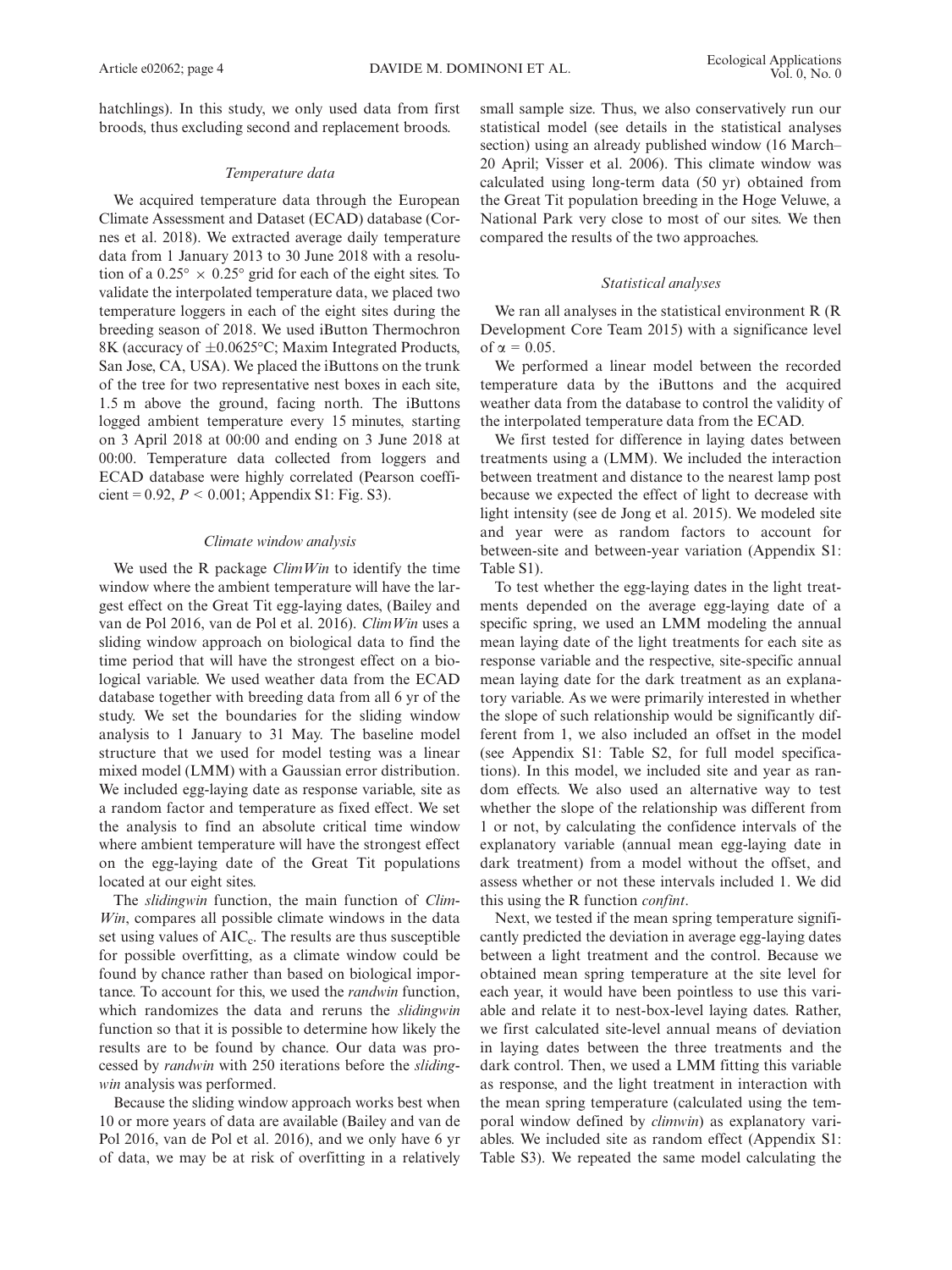mean spring temperature data from the already published window we have mentioned above (Visser et al. 2006).

The final step of our analyses was to assess if any change in timing of reproduction due to the experimental exposure to light had fitness consequences. To this end, we used the same site-level annual means of deviation in laying dates between the three treatments and the dark control, and we related this to the annual mean of key fitness traits for each treatment in each site. Specifically, we used the deviation in egg-laying dates, in interaction with light treatment, as explanatory variable in three different models, modeling as response variables the probability of hatching failure (0, at least one chick hatched; 1, no eggs hatched), the total number of hatchlings produced and the total number of fledglings produced. We analyzed the probability of hatching failure using a binomial GLMMs, while we analyzed the number of hatchlings and fledglings with Gaussian LMMs. In all these fitness models, we included clutch size (also averaged per treatment, per site, per year) as a covariate and site as random effect (Appendix S1: Table S4).

We checked the assumptions for using linear models (normality and homogeneity of residuals) and they were met in all models. We computed  $P$  values using likelihood ratio tests. If we found a significant effect of the variable treatment, we computed post-hoc tests (contrasts) with the function emmeans in the R package em*means.* We adjusted  $P$  values for the contrast between two treatment groups using the Tukey's test.

## **RESULTS**

## Effects of ALAN on timing of egg laying

We detected a significant effect of treatment on egglaying dates  $(P = 0.015$  and Fig. 1A; Appendix S1: Table S1). Females in the white and green light transects laid their eggs on average 2.1 and 1.9 d earlier than females in the dark transects, respectively, and these differences were significant (Tukey-adjusted post-hoc test,  $P = 0.020$  and  $P = 0.045$ ; Appendix S1: Table S1). Females in the red-light treatment also laid earlier on average than birds in the dark control areas, but not significantly so (estimate =  $-1.5$ ,  $P = 0.160$ ). The effect of the light treatments on timing of egg laying did not depend on the distance to the nearest lamp post (treatment  $\times$  distance interaction,  $P = 0.76$ ; Appendix S1: Table S1). Interannual differences in egg-laying dates were strong (significance of random effect year,  $P < 0.001$ , Fig. 1; Appendix S1: Table S1). Individual egg-laying dates ranged from 29 March to 20 May across all years. When we tested our model on each year separately, as a post-hoc test, we found a significant effect of treatment on egg-laying dates only in 2013 ( $P = 0.037$ ) and 2016 ( $P = 0.049$ ).

Egg-laying dates in the light transects in a given year were related to egg-laying dates in the dark control transects in the same year. However, the slope of such relationship was significantly smaller than 1 ( $P = 0.019$ , Fig. 2; Appendix S1: Table S2): when females in the dark treatment laid late in spring, females in the light treatments laid also late but to a lesser extent. This result was also confirmed when we ran R function *confint* on the same model without the offset, as the confidence intervals of the explanatory variable did not contain 0. Such a relationship was not influenced by the specific treatment (interaction light treatment  $\times$  egg-laying date in dark treatment,  $P = 0.52$ ; Appendix S1: Table S2), though the effects were stronger for the white and green treatment compared to the red one (green, estimate =  $-1.2$ ; red, estimate =  $-0.7$ ; white: estimate =  $-1.6$ ).

#### Climate window analysis

The climate window analysis indicated that average egg-laying date was best correlated with the daily mean temperature between 27 March and 11 April ( $P < 0.001$ , corrected for multiple testing). The climate window range for the 95% confidence interval obtained from 250 randomizations of the climate model fell between these two dates (Appendix S1: Fig. S2) and thus suggests this is the best fitting period for egg-laying dates. This 14-d window is considerably shorter than what was previously found using a much longer data set (34 d; Visser et al. 2006).

# Relationship between temperature and egg-laying behavior

We used the average temperature data for the best fitting climate window of each year to examine how variation in spring temperature affected the relationship between light treatments and egg-laying behavior. Spring temperature was related to the deviation in egg-laying dates ( $P < 0.001$ ; Fig. 3; Appendix S1: Table S3). In other words, when spring temperature was low female Great Tits advanced egg-laying date compared to females in the dark control transects. The advancement was 0.56 d/°C on average across light treatments. Despite the data suggesting that the relationship between temperature and deviation in egg-laying dates was stronger in the white and green treatment compared to the red one, the interaction treatment  $\times$  deviation was not significant ( $P = 0.363$ ). When we reran this model using the already-published climate window (Visser et al. 2006), the results did not change (Appendix S1: Table S3).

# Fitness consequences of changes in timing of egg laying due to ALAN

Fitness traits were not affected by the deviation in egg-laying dates related to ALAN (Fig. 4; Appendix S1: Table S4). The probability of a brood failure was not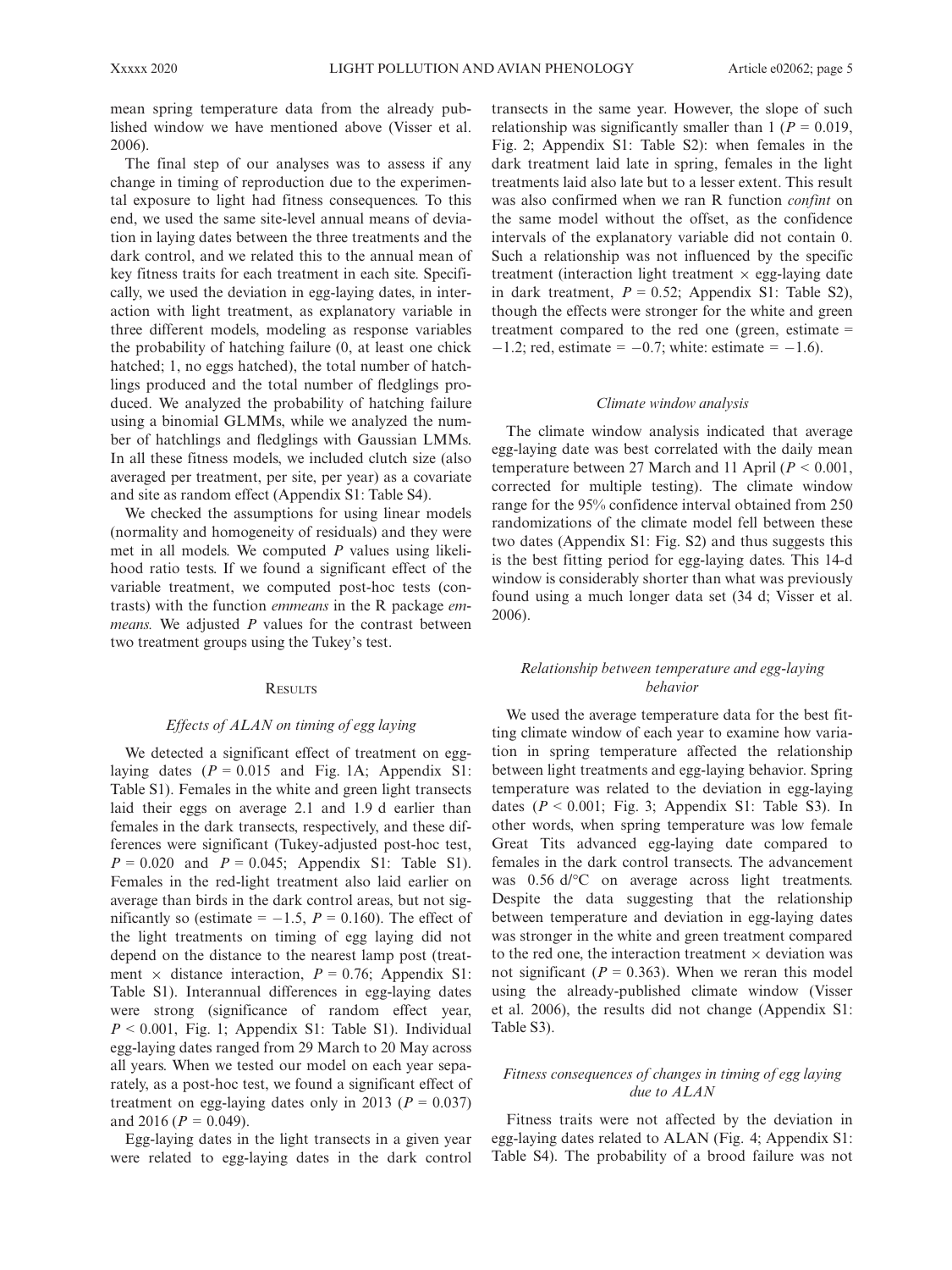

FIG. 1. Variation in egg-laying date depends on both light treatment and year of study. (A) Female Great Tits breeding in the white and green light treatments (indicated by bars and asterisks) laid earlier than their conspecifics in the control dark sites (data pooled across years). (B) Average egg-laying dates per treatment were strongly affected by the study year (significant  $[P \le 0.05]$ year-specific effects depicted by asterisks). Data are shown as mean  $\pm$  SE. Egg-laying dates are expressed as number of days from 1 January.





FIG. 2. Average egg-laying date in one year predicts the effect of light treatment on egg-laying dates. In late years (right end of the graph), females in the light treatments laid on average significantly earlier than females in the control dark group. Conversely, in warm years (left end of the graph), average egglaying date in all population was early and light pollution did not advance egg-laying dates compared to the dark group. Egglaying dates are expressed as number days from 1 January. Colour lines are regression liens from the model for each treatment, dashed line is the 1:1 reference line.

influenced by the difference in egg-laying dates between the light treatments and the control dark group  $(P = 0.74)$ . The number of hatchlings  $(P = 0.52)$  and fledglings ( $P = 0.12$ ) were also unaffected by the difference in egg-laying dates between the light treatments and the dark control (Fig. 4; Appendix S1: Table S4). In all these models, treatment was never a significant predictor of reproductive traits  $(P > 0.09$  in all cases; Appendix S1: Table S4).

FIG. 3. Spring temperature modulates the effect of light treatment on the timing of egg laying. The deviation in average egg-laying dates (expressed as number of days) between the light and the dark control treatments was stronger in cold springs compared to warm years. This relationship did not depend on the light treatment. Each dot in the figure represents mean egglaying dates for a single site in a single year. Lines represent model predictions.

#### **DISCUSSION**

Light pollution is increasing in radiance and extent worldwide, and is thought to pose a considerable risk to wild populations. In particular, artificial light at night has been shown to alter the timing of reproductive events. However, previous studies have suggested that such alteration of reproductive timing does not occur every year, indicating that climatic conditions might modulate the effect of light pollution. Here, we have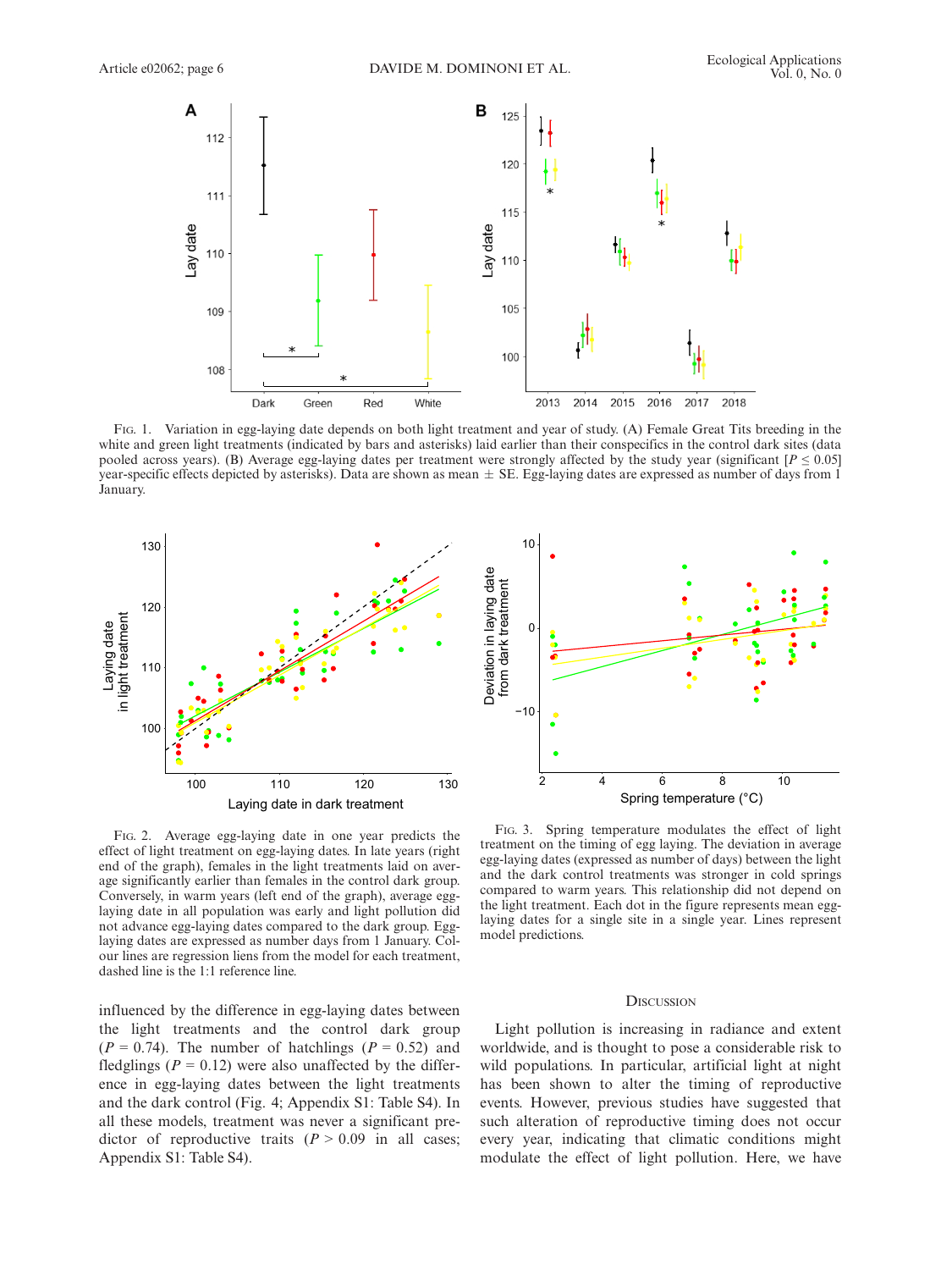

FIG. 4. Shifting phenology due to artificial light at night does not have fitness consequences. (A) The difference in egg-laying date between the light treatments and the control dark group (expressed as number of days) did not predict the number of hatchlings produced. Similarly, (B) the difference in egg-laying date between the light treatments and the control dark group did not affect the number of fledglings produced. Each data point in the figure represents the residuals of a model containing the number of hatchlings or fledglings as response variable and the mean deviation in egg-laying date per treatment per year as explanatory variable. Clutch size was also included in the model as a covariate. Lines and shaded areas represent model predictions  $\pm$ 95% confidence intervals.

experimentally shown that breeding under artificial light at night is associated with a temperature dependent advancement of the timing of egg laying of female Great Tits. This effect was particularly apparent in late, cold springs, but it was not found in warm, early springs. We did not find any interaction between treatment and the distance of a nest box to the closest light post. We suggest two potential explanations for this lack of distance effect. First, Great Tits in the pre-laying period may not be so tied to their nest box as they are during incubation and chick-rearing. Thus, birds may move considerably within the same transect area, possibly also roosting in different places every night, as previously suggested (Ouyang et al. 2017). Second, the whole effect of light pollution advancing egg-laying dates may work indirectly via an increase in the availability of caterpillars in the green and white light transect, as we have recently shown (Welbers et al. 2017). All pairs within the same transect will likely make use of this additional food supply, independently of how distant their nest box is from the closest lamp post.

We next sought to mechanistically explain such a year-dependent effect of artificial light by using spring temperature data from our study sites. We first identified the temporal window during spring when daily mean temperatures were best correlated to egg-laying dates in our populations. The identified window falls within the best fitting period found for Great Tits breeding in the Hoge Veluwe (Visser et al. 2006), an area very close to most of our study sites. Using temperature data from this window, we then showed that cold spring temperatures are related to a stronger deviation of egg-laying dates between the light treatments and the control dark areas, suggesting that spring temperature modulates the effect of artificial light at night on timing of egg laying in female Great Tits. Our results are in line with the previous evidence to which we referred in the introduction, which suggested that sensitivity to temperature varied with photoperiod (Gienapp et al. 2005). This supports the hypothesis that artificial light at night can interact with temperature in affecting laying dates of wild songbirds. However, much of the interactive effect of temperature and light pollution found in our data set is explained by a single year, 2013 (Fig. 3). Thus, more years will be needed to confirm this result.

The effects of ALAN on egg-laying date were more pronounced for white and green light. This result, albeit confirming what shown in our first study (de Jong et al. 2015), also contrasts with evidence from previous work. Indeed, several studies that have examined spectrumdependent effects of photoperiod on timing of reproduction have suggested that red light is more stimulatory to reproductive development than blue or green light (for poultry work, see Lewis and Morris 2005; for songbird work see Malik et al. 2004). This is expected as red light penetrates the skull more (Lewis and Morris 2005) and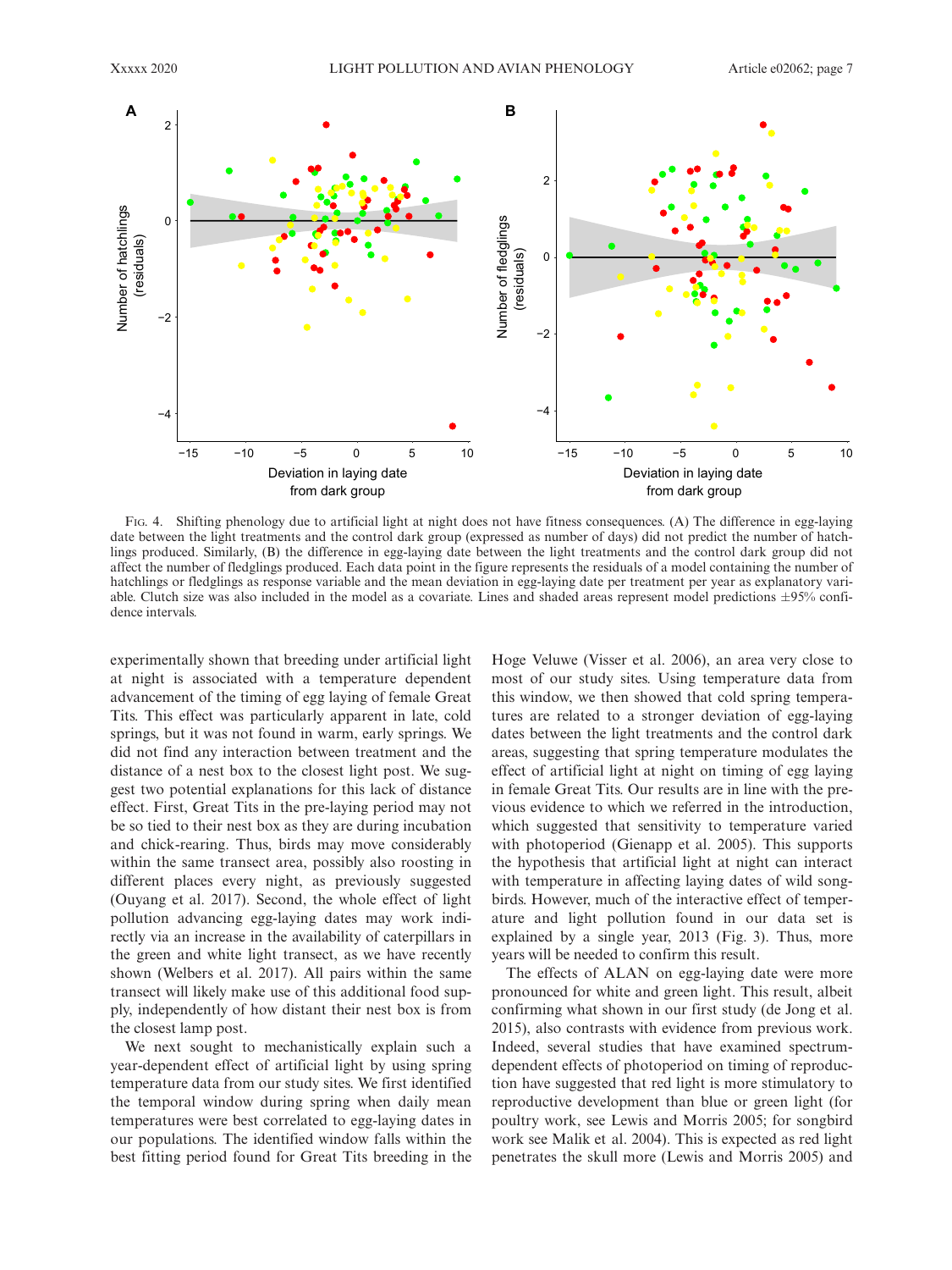thus is more capable of reaching the hypothalamic photoreceptors that are the main structures regulating the activation of the gonadal axis in birds (Davies et al. 2012). However, in these experiments, the authors focused only on gonadal development as a measure of timing of reproduction. In poultry research, early studies have failed to reveal a strong effect of light spectrum on egg-laying behavior (Lewis and Morris 2005), but recent work has shown that red light can stimulate earlier and greater egg production (Yang et al. 2016). However, these poultry studies were not really designed to manipulate light at night, but rather use a long photoperiod to induce reproductive activation and as such their results are not directly comparable to light at night studies. We speculate that the effect of an extended photoperiod late in the spring on the timing of egg laying has more to do with day length detection through the retina rather than with the deep-brain photoperiodic response. Since retinal photoreceptors are more sensitive to short wavelengths of the visible spectrum (Brandstätter 2003, Cassone 2014, Surbhi and Kumar 2015), white and green light should have a stronger effect on egg-laying behavior. Alternatively, as mentioned above, the effects of artificial light at night on egg-laying data may come indirectly through effects on the food resources. Distinguishing between direct vs. indirect effects of light pollution on bird phenology is an outstanding question that future research should investigate. This generally applies to many of the known behavioral effects of light at night on birds, as in most cases the mechanism behind these effects is unknown.

Despite the significant advance in egg-laying dates due to particularly white and green light at night, we did not detect any fitness consequences of such phenological shift, neither on hatching nor on fledging numbers and success. The lack of fitness effects might be expected if the insects that Great Tits rely on to feed their young, caterpillars, also shift in response to light pollution. In fact, the development of Lepidoptera eggs and larvae is also sensitive to both temperature and photoperiod, although the relative importance of each depends on the species examined (Cox 1979, Fantinou et al. 1996, Nabeta et al. 2005, Tauber et al. 2015, Salis et al. 2018). A previous study has shown that both green and white light at night advances caterpillar emergence from the pupa stage (van Geffen et al. 2014). Thus, it is conceivable to imagine that the timing of caterpillar phenology also undergoes a similar shift in response to ALAN compared to Great Tits, reducing the likelihood of a mismatch to happen. We have previously published caterpillar abundance and phenology data from our study sites (Welbers et al. 2017). While we have shown that green and white light strongly increased the availability of caterpillars, we have detected no effect of any light color on the timing of the spring caterpillar peak. However, for this analysis we crucially missed the year 2013, which is the year where we observed the strongest advance in birds' laying dates. Moreover, most

caterpillar samples that we were able to collect came only from one site, the richest in deciduous trees. In other sites dominated by evergreen trees contained caterpillars were far less abundant. Thus, with the data that we currently have we cannot properly test whether caterpillars shift their peak emergence date to the same extent of birds in response to light pollution. However, a previous study has shown that timing of bud burst, a good predictor of caterpillar peak date (van Asch and Visser 2006), is significantly advanced by light pollution across the UK (Ffrench-Constant et al. 2016). We thus anticipate that future research should focus on assessing whether trophic interactions across the plant–caterpillar–Great Tit chain are affected by artificial light at night. In addition, we also did not find any effect of the light treatments on breeding output, independently of the timing of egg laying. This suggests that light pollution likely does not affect the reproductive fitness of Great Tits, neither via direct effects (for instance increasing stress levels that could impair reproduction) nor via indirect effects (ALAN-induced change in caterpillar abundance and phenology).

Our study has some clear limitations that future work should take into account. First, our claim that the effect of light pollution on egg-laying dates depends on spring temperature mostly relies on the very late seasons of 2013 and 2016. In this respect, our study spans only a period of six years, while the most important avian phenological studies to date can rely on several decades of data (Crick et al. 1997, Both and Visser 2001, Charmantier et al. 2008, Reed et al. 2013, Roberts et al. 2015). To conclusively demonstrate this interactive effect more years of data collection seem necessary. An alternative approach could be to use egglaying data from citizen science programs such as the nest record schemes of the UK, Netherlands, and USA (Crick et al. 2009, Møller and Fiedler 2010). These data sets could be integrated with temperature time series as well as light pollution maps, which are now available globally at a very fine spatial resolution (Falchi et al. 2016). A recent study attempted such an analysis and found no evidence for an interaction between ALAN and how late a spring was (de Jong et al. 2018). However, this study did not specifically include temperature as covariate in the models and used egg-laying dates from nest records obtained in areas with limited level of light pollution. Another limitation of our study is that we do not have any control on the settlement decisions of the birds we studied. Individuals with different sensitivity/tolerance to light at night might settle in different light treatments, thereby biasing our results. Still, we believe that our field set-up is currently the best approach available that allows to test our hypothesis in a realistic setting using an experimental design. An alternative, a fully experimental approach would be to design a captive study where exposure to artificial light at night is combined with different spring temperature treatments.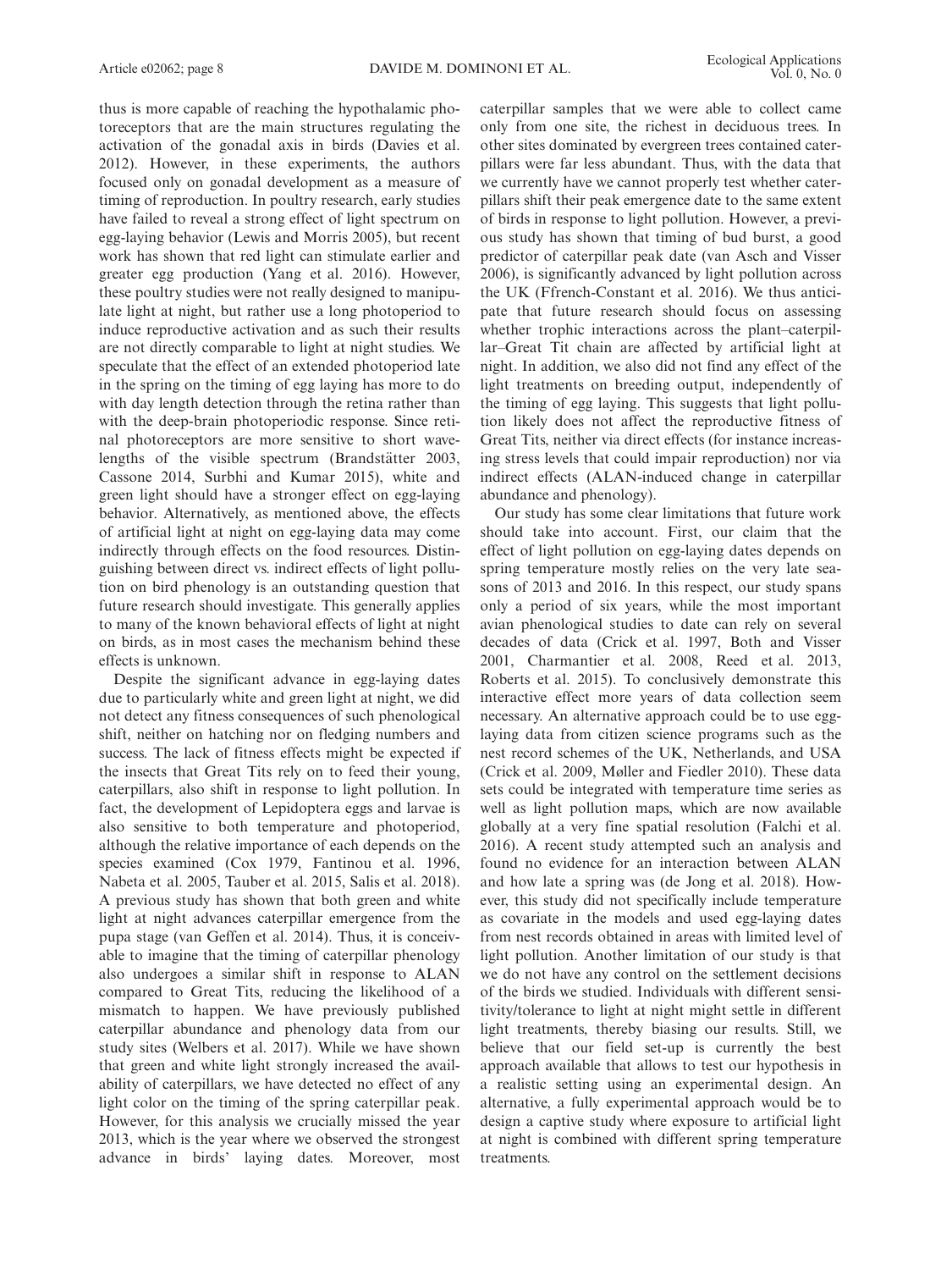Our study suggests that the known effects of both artificial light at night and ambient spring temperature on the timing of avian reproduction can interact with each other. We believe that our results are crucial in improving our understanding of how phenological events are affected in an era of increasing worldwide urbanization and climate change. In fact, our results suggest that temperature may override light pollution in determining timing of breeding when temperatures rise. This is interesting in the face of global warming, as one interesting question could be whether temperature or light is the bigger threat to bird reproduction. Our work shows that when pre-breeding temperatures increase, there is basically no effect of light on reproduction of passerine birds, suggesting that rise in temperature may be a bigger threat to avian seasonal timing than light pollution.

#### ACKNOWLEDGMENTS

This research is supported by the Dutch Technology Foundation STW, which is part of the Netherlands Organization for Scientific Research (NWO), and which is partly funded by the Ministry of Economic Affairs. The project is supported by Philips and the Nederlandse Aardolie Maatschappij (NAM). Additional funding was obtained by an NWO Open Competition grant ("Ageing in the light," 260-25310) to D. M. Dominoni and M. E. Visser. We are grateful to Dutch nature conservation organizations and terrain owners for allowing us to perform our experiment on effects of artificial lighting on their terrain; Staatsbosbeheer, Natuurmonumenten, the Dutch Ministry of Defence, Het Drentse Landschap, and the Municipality of Ede. We thank all the field assistants who helped us collecting data over the course of the six years of this study. We also thank Louis Vernooij for managing the breeding database and for help extracting the data used in this paper. We acknowledge the E-OBS data set from the EU-FP6 project UERRA ([http://www.ue](http://www.uerra.eu) [rra.eu\)](http://www.uerra.eu) and the data providers in the ECAD project [\(https://](https://www.ecad.eu) [www.ecad.eu\)](https://www.ecad.eu).

### LITERATURE CITED

- Azzi, A., R. Dallmann, A. Casserly, H. Rehrauer, A. Patrignani, B. Maier, A. Kramer, and S. A. Brown. 2014. Circadian behavior is light-reprogrammed by plastic DNA methylation. Nature Neuroscience 17:377–382.
- Bailey, L. D., and M. van de Pol. 2016. Climwin: an R toolbox for climate window analysis. PLoS ONE 11:e0167980.
- Batra, T., I. Malik, and V. Kumar. 2019. Illuminated night alters behaviour and negatively affects physiology and metabolism in diurnal zebra finches. Environmental Pollution 254:112916.
- Bennie, J., T. W. Davies, D. Cruse, and K. J. Gaston. 2016. Ecological effects of artificial light at night on wild plants. Journal of Ecology 104:611–620.
- Both, C., and M. E. Visser. 2001. Adjustment to climate change is constrained by arrival date in a long-distance migrant bird. Nature 411:296–298.
- Botha, L. M., T. M. Jones, and G. R. Hopkins. 2017. Effects of lifetime exposure to artificial light at night on cricket (Teleogryllus commodus) courtship and mating behaviour. Animal Behaviour 129:181–188.
- Bradshaw, W. E., and C. M. Holzapfel. 2007. Evolution of animal photoperiodism. Annual Review of Ecology, Evolution, and Systematics 38:1–25.
- Brandstätter, R. 2003. Encoding time of day and time of year by the avian circadian system. Journal of Neuroendocrinology 15:398–404.
- Bruening, A., F. Hölker, and C. Wolter. 2011. Artificial light at night: implications for early life stages development in four temperate freshwater fish species. Aquatic Sciences 73:143– 152.
- Bruening, A., F. Hölker, S. Franke, W. Kleiner, and W. Kloas. 2016. Impact of different colours of artificial light at night on melatonin rhythm and gene expression of gonadotropins in European perch. Science of the Total Environment 543:214– 222.
- Capilla-Lasheras, P., D. M. Dominoni, S. A. Babayan, P. J. O'Shaughnessy, M. Mladenova, L. Woodford, C. J. Pollock, T. Barr, F. Baldini, and B. Helm. 2017. Elevated immune gene expression is associated with poor reproductive success of urban blue tits. Frontiers in Ecology and Evolution 5:64.
- Cassone, V. M. 2014. Avian circadian organization: a chorus of clocks. Frontiers in Neuroendocrinology 35:76–88.
- Charmantier, A., R. H. McCleery, L. R. Cole, C. Perrins, L. E. B. Kruuk, and B. C. Sheldon. 2008. Adaptive phenotypic plasticity in response to climate change in a wild bird population. Science 320:800–803.
- Cornes, R. C., G. van der Schrier, E. J. M. van den Besselaar, and P. D. Jones. 2018. An ensemble version of the E-OBS temperature and precipitation data sets. Journal of Geophysical Research: Atmospheres 123:9391–9409.
- Cox, P. D. 1979. The influence of photoperiod on the life-cycle of Ectomyelois ceratoniae (Zeller) (Lepidoptera: Pyralidae). Journal of Stored Products Research 15:111–115.
- Crick, H., C. Dudley, D. Glue, and D. Thomson. 1997. UK birds are laying eggs earlier. Nature 388:526.
- Crick, H. Q. P., S. R. Baillie, and D. I. Leech. 2009. The UK Nest Record Scheme: its value for science and conservation. Bird Study 50:254–270.
- Da Silva, A., M. Valcu, and B. Kempenaers. 2015. Light pollution alters the phenology of dawn and dusk singing in common European songbirds. Philosophical Transactions of the Royal Society B 370:1–9.
- Davies, W. I. L., M. Turton, S. N. Peirson, B. K. Follett, S. Halford, J. M. Garcia-Fernandez, P. J. Sharp, M. W. Hankins, and R. G. Foster. 2012. Vertebrate ancient opsin photopigment spectra and the avian photoperiodic response. Biology Letters 8:291–294.
- Dawson, A., V. M. King, G. E. Bentley, and G. F. Ball. 2001. Photoperiodic control of seasonality in birds. Journal of Biological Rhythms 16:365–380.
- de Jong, M., J. Q. Ouyang, A. Da Silva, R. H. A. van Grunsven, B. Kempenaers, M. E. Visser, and K. Spoelstra. 2015. Effects of nocturnal illumination on life-history decisions and fitness in two wild songbird species. Philosophical Transactions of the Royal Society B 370:20140128–20140128.
- de Jong, M., L. Jeninga, J. Q. Ouyang, K. van Oers, K. Spoelstra, and M. E. Visser. 2016. Dose-dependent responses of avian daily rhythms to artificial light at night. Physiology and Behavior 155:172–179.
- de Jong, M., L. van den Eertwegh, R. E. Beskers, P. P. de Vries, K. Spoelstra, and M. E. Visser. 2018. Timing of avian breeding in an urbanised world. Ardea 106:31.
- Dominoni, D. M., and J. Partecke. 2015. Does light pollution alter daylength? A test using light-loggers on free-ranging European blackbirds (Turdus merula). Philosophical Transactions of the Royal Society B 370:20140118.
- Dominoni, D., M. Quetting, and J. Partecke. 2013. Artificial light at night advances avian reproductive physiology. Proceedings of the Royal Society B 280:20123017.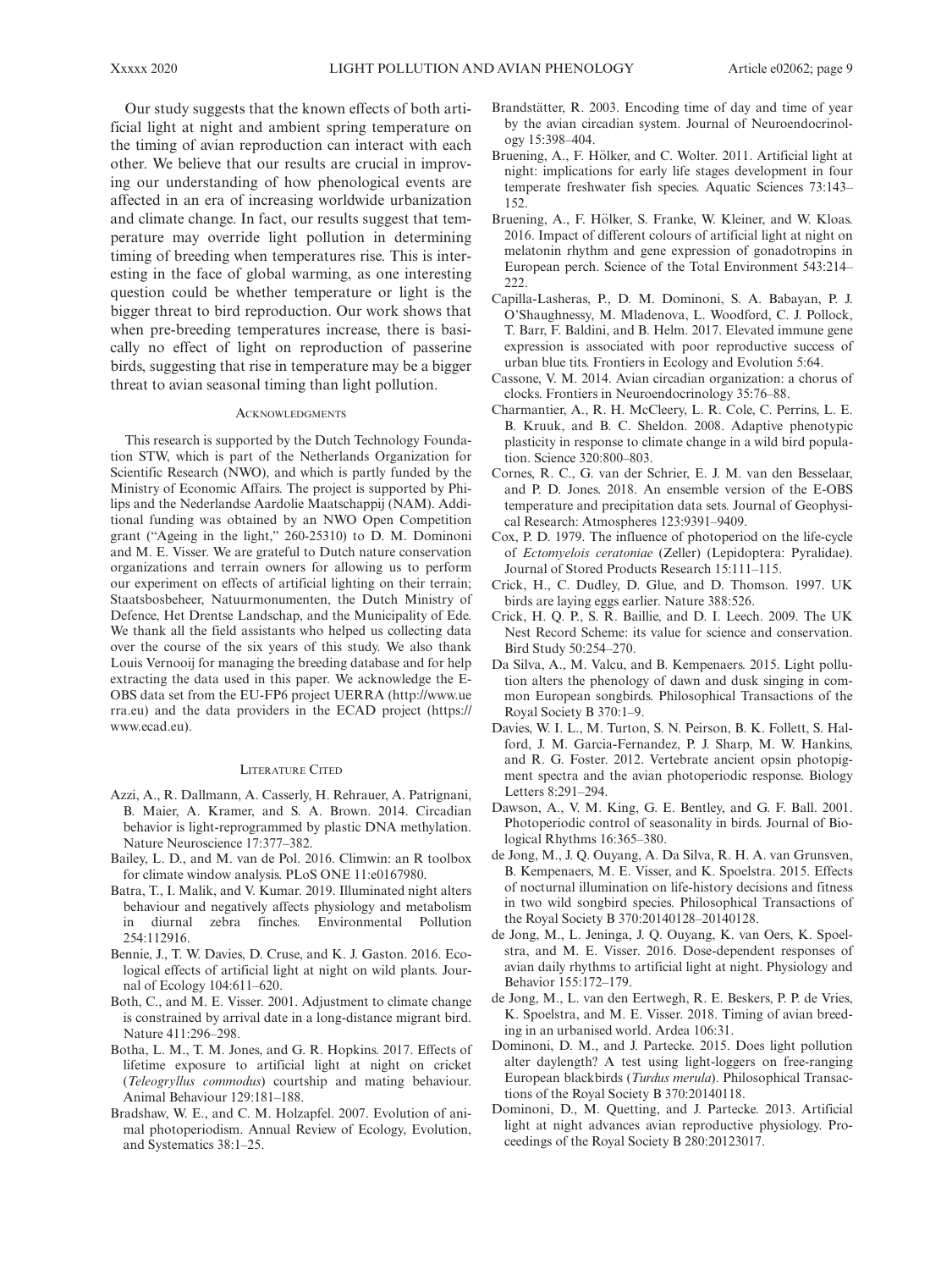- Dominoni, D., J. Borniger, and R. Nelson. 2016. Light at night, clocks and health: from humans to wild organisms. Biology Letters 12:20160015.
- Dominoni, D., M. de Jong, M. Bellingham, P. O'Shaughnessy, K. van Oers, J. Robinson, B. Smith, M. E. Visser, and B. Helm. 2018. Dose-response effects of light at night on the reproductive physiology of great tits (Parus major): Integrating morphological analyses with candidate gene expression. Journal of Experimental Zoology Part A: Ecological and Integrative Physiology 2018:1–15.
- Falchi, F., P. Cinzano, D. Duriscoe, C. C. M. Kyba, C. D. Elvidge, K. Baugh, B. A. Portnov, N. A. Rybnikova, and R. Furgoni. 2016. The new world atlas of artificial night sky brightness. Science Advances 2:e1600377–e1600377.
- Fantinou, A. A., J. A. Tsitsipis, and M. G. Karandinos. 1996. Effects of short- and long-day photoperiods on growth and development of Sesamia nonagrioides (Lepidoptera: Noctuidae). Environmental Entomology 25:1337–1343.
- Ffrench-Constant, R. H., R. Somers-Yeates, J. Bennie, T. Economou, D. Hodgson, A. Spalding, and P. K. McGregor. 2016. Light pollution is associated with earlier tree budburst across the United Kingdom. Proceedings of the Royal Society B 283:20160813.
- Foster, R. G., and L. Kreitzmann. 2004. Rhythms of life: the biological clocks that control the daily lives of every living thing. Yale University Press, New Haven, Connecticut, USA.
- Foster, R. G., B. K. Follett, and J. N. Lythgoe. 1985. Rhodopsin-like sensitivity of extra-retinal photoreceptors mediating the photoperiodic response in quail. Nature 313:50–52.
- Gallaway, T., R. N. Olsen, and D. M. Mitchell. 2010. The economics of global light pollution. Ecological Economics 69:658–665.
- Gaston, K. J., T. W. Davies, J. Bennie, and J. Hopkins. 2012. REVIEW: Reducing the ecological consequences of nighttime light pollution: options and developments. Journal of Applied Ecology 49:1256–1266.
- Gaston, K. J., S. Gaston, J. Bennie, and J. Hopkins. 2014. Benefits and costs of artificial nighttime lighting of the environment. Environmental Reviews 10:1–10.
- Gaston, K. J., T. W. Davies, S. L. Nedelec, and L. A. Holt. 2017. Impacts of artificial light at night on biological timings. Annual Review of Ecology, Evolution, and Systematics 48:49–68.
- Gienapp, P., L. Hemerik, and M. E. Visser. 2005. A new statistical tool to predict phenology under climate change scenarios. Global Change Biology 11:600–606.
- Gwinner, E. 1987. Annual rhythms of gonadal size, migratory disposition and molt in Garden Warblers Sylvia borin exposed in winter to an equatorial or southern hemisphere photoperiod. Ornis Scandinavica 18:251–256.
- Helm, B., R. Ben-Shlomo, M. J. Sheriff, R. A. Hut, R. Foster, B. M. Barnes, and D. M. Dominoni. 2013. Annual rhythms that underlie phenology: biological time-keeping meets environmental change. Proceedings of the Royal Society B 280:20130016.
- Hut, R. A. 2011. Photoperiodism: Shall EYA compare thee to a summers day? Current Biology 21:R22–R25.
- Kempenaers, B., P. Borgström, P. Loës, E. Schlicht, and M. Valcu. 2010. Artificial night lighting affects dawn song, extrapair siring success, and lay date in songbirds. Current Biology 20:1735–1739.
- Kyba, C. C. M., T. Kuester, A. Sánchez de Miguel, K. Baugh, A. Jechow, F. Hölker, J. Bennie, C. D. Elvidge, K. J. Gaston, and L. Guanter. 2017. Artificially lit surface of Earth at night increasing in radiance and extent. Science Advances 3: e1701528.
- Lambrechts, M. M., and P. Perret. 2000. A long photoperiod overrides non-photoperiodic factors in blue tits' timing of reproduction. Proceedings of the Royal Society B 267:585– 588.
- Lewis, P. D., and T. R. Morris. 2005. Poultry and coloured light. World's Poultry Science Journal 56:189–207.
- Longcore, T., H. L. Aldern, J. F. Eggers, S. Flores, L. Franco, E. Hirshfield-Yamanishi, L. N. Petrinec, W. A. Yan, and A. M. Barroso. 2015. Tuning the white light spectrum of light emitting diode lamps to reduce attraction of nocturnal arthropods. Philosophical Transactions of the Royal Society B 370:20140125–20140125.
- Malik, S., S. Rani, and V. Kumar. 2004. Wavelength dependency of light-induced effects on photoperiodic clock in the migratory blackheaded bunting (Emberiza melanocephala). Chronobiology International 21:367–384.
- Michael, T. P., P. A. Salome, H. J. Yu, T. R. Spencer, E. L. Sharp, M. A. McPeek, J. M. Alonso, J. R. Ecker, and C. R. McClung. 2003. Enhanced fitness conferred by naturally occurring variation in the circadian clock. Science 302:1049– 1053.
- Møller, A. P., and W. Fiedler. 2010. Long-term time series of ornithological data. Page 321 in A. P. Møller, W. Fiedler, and P. Berthold, editors. Effects of climate change on birds. Oxford University Press, Oxford, UK.
- Nabeta, F. H., M. Nakai, and Y. Kunimi. 2005. Effects of temperature and photoperiod on the development and reproduction of Adoxophyes honmai (Lepidoptera: Tortricidae). Applied Entomology and Zoology 40:231–238.
- Nelson, R. J., and G. E. Demas. 1997. Role of melatonin in mediating seasonal energetic and immunologic adaptations. Brain Research Bulletin 44:423–430.
- Ouyang, J. Q., M. de Jong, M. Hau, M. E. Visser, R. H. A. Van Grunsven, and K. Spoelstra. 2015. Stressful colours: corticosterone concentrations in a free-living songbird vary with the spectral composition of experimental illumination. Biology Letters 11:20150517.
- Ouyang, J. Q., M. de Jong, R. H. A. van Grunsven, K. D. Matson, M. F. Haussmann, P. Meerlo, M. E. Visser, and K. Spoelstra. 2017. Restless roosts—light pollution affects behavior, sleep and physiology in a free-living songbird. Global Change Biology 23:4987–4994.
- Ouyang, J. Q., S. Davies, and D. Dominoni. 2018. Hormonally mediated effects of artificial light at night on behavior and fitness: linking endocrine mechanisms with function. Journal of Experimental Biology 221.<https://doi.org/10.1242/jeb.156893>
- R Development Core Team. 2015. R: A language and environment for statistical computing. R Foundation for Statistical Computing, Vienna, Austria. [www.R-project.org](http://www.R-project.org)
- Raap, T., G. Casasole, R. Pinxten, and M. Eens. 2016. Early life exposure to artificial light at night affects the physiological condition: an experimental study on the ecophysiology of free-living nestling songbirds. Environmental Pollution 218:909–914.
- Reed, T. E., S. Jenouvrier, and M. E. Visser. 2013. Phenological mismatch strongly affects individual fitness but not population demography in a woodland passerine. Journal of Animal Ecology 82:131–144.
- Rich, C., and T. Longcore. 2006. Ecological consequences of artificial night lighting. Island Press, Washington, D.C., USA.
- Robert, K. A., J. A. Lesku, J. Partecke, and B. Chambers. 2015. Artificial light at night desynchronizes strictly seasonal reproduction in a wild mammal. Proceedings of the Royal Society B 282:20151745.
- Roberts, A. M. I., C. Tansey, R. J. Smithers, and A. B. Phillimore. 2015. Predicting a change in the order of spring